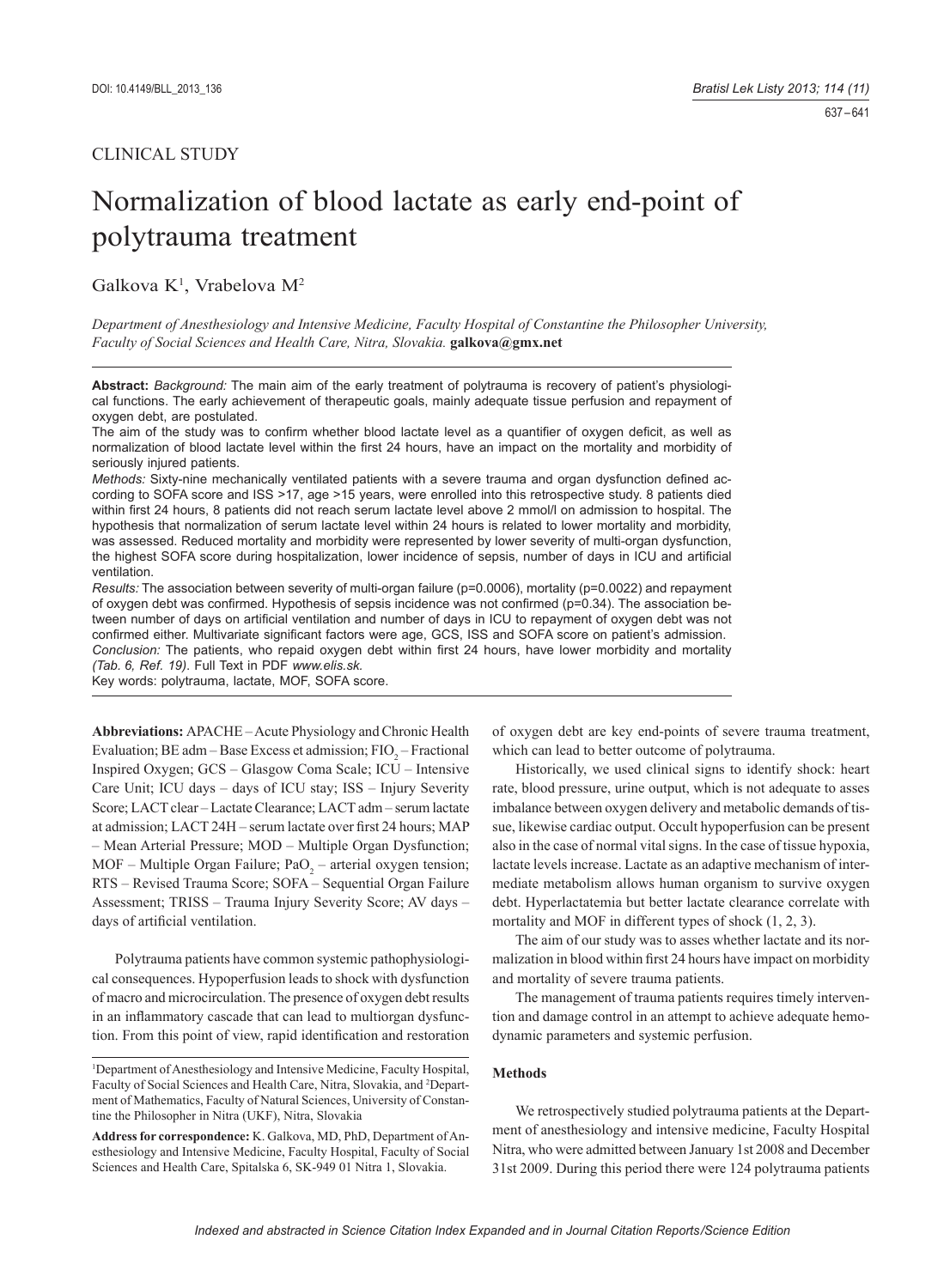## *Bratisl Lek Listy 2013; 114 (11)*

637 – 641

| Tab. 1. The SOFA scoring system (PaO <sub>2</sub> arterial oxygen tension. FIO <sub>2</sub> fractional inspired oxygen. MAP - mean arterial pressure). |  |  |  |
|--------------------------------------------------------------------------------------------------------------------------------------------------------|--|--|--|
|--------------------------------------------------------------------------------------------------------------------------------------------------------|--|--|--|

| SOFA score                   | $\mathbf{0}$    |             | $\overline{2}$                                 | 3                                                         | 4                                                 |
|------------------------------|-----------------|-------------|------------------------------------------------|-----------------------------------------------------------|---------------------------------------------------|
| Respiration                  |                 |             |                                                | < 200                                                     |                                                   |
| $PaO$ <sub>/FiO</sub> (mmHg) | >400            | $\leq 400$  | $\leq 300$                                     | With respiratory support                                  | $\leq 100$                                        |
| Coagulation                  |                 |             |                                                |                                                           |                                                   |
| Platelets $x10^3/mm^3$       | >150            | $\leq$ 150  | $\leq 100$                                     | $\leq 50$                                                 | $\leq$ 20                                         |
| Liver                        |                 |             |                                                |                                                           |                                                   |
| Bilirubin (mg/dl)            | <1.2            | $1.2 - 1.9$ | $2.0 - 5.9$                                    | $6.0 - 11.9$                                              | >12                                               |
| (umol/l)                     | $20$            | $20 - 32$   | $33 - 101$                                     | $102 - 204$                                               | >204                                              |
| Cardiovascular               |                 |             |                                                | dopamine $>5$                                             | dopamine $>15$                                    |
| hypotension                  | No hypotension  | MAP<70mmHg  | dopamine $\leq$ 5 or dobuta-<br>min (any dose) | or epinephrine $\leq 0.1$<br>or norepinephrine $\leq 0.1$ | or epinephrine $>0.1$<br>or norepinephrine $>0.1$ |
| Central nervous system       |                 |             |                                                |                                                           |                                                   |
| Glasgow Coma Score           | 15              | $13 - 14$   | $10 - 12$                                      | $6 - 9$                                                   | $\leq 6$                                          |
| Renal                        |                 |             |                                                |                                                           |                                                   |
| creatinin(mg/dl)             | ${}_{\leq 1.2}$ | $1.2 - 1.9$ | $2.0 - 3.4$                                    | $3.5 - 4.9$                                               | >5.0                                              |
| (umol/l)                     | < 110           | $110 - 170$ | $171 - 299$                                    | $300 - 440$                                               | >440                                              |
| or urine output              |                 |             |                                                | or $\leq 500$ ml/day                                      | or<200ml/day                                      |

#### **Tab. 2. Patients characteristics.**

|                | Descriptive Statistics (traumal) |            |                           |                      |            |         |          |  |  |  |  |
|----------------|----------------------------------|------------|---------------------------|----------------------|------------|---------|----------|--|--|--|--|
| Variable       | Valid N                          | Mean       | Confidence<br>$-95.000\%$ | Confidence<br>95,000 | Minimum    | Maximum | Std.Dev  |  |  |  |  |
| age            | 69                               | 39.04348   | 34.42715                  | 43.65981             | 16.0000    | 87.0000 | 19.21659 |  |  |  |  |
| GCS            | 68                               | 9.26471    | 8.08881                   | 10.44060             | 3.0000     | 15.0000 | 4.85804  |  |  |  |  |
| <b>ISS</b>     | 69                               | 37.23188   | 33.03487                  | 41.42890             | 17.0000    | 75.0000 | 17.47111 |  |  |  |  |
| LACT adm       | 68                               | 3.81765    | 3.38145                   | 4.25384              | 1.20000    | 7.80000 | 1.80207  |  |  |  |  |
| LACT24h        | 61                               | 2.13410    | 1.85893                   | 2.40927              | 0.90000    | 7.40000 | 1.07443  |  |  |  |  |
| BEadm          | 68                               | $-5.37353$ | $-6.50203$                | $-4.24503$           | $-15.5000$ | 8.30000 | 4.66222  |  |  |  |  |
| <b>APACHE</b>  | 68                               | 15.20588   | 13.43626                  | 16.97550             | 0.00000    | 36.0000 | 7.31092  |  |  |  |  |
| SOFA adm       | 69                               | 6.27536    | 5.65480                   | 6.89592              | 1.00000    | 12.0000 | 2.58323  |  |  |  |  |
| <b>SOFAmax</b> | 61                               | 6.49180    | 5.69329                   | 7.29031              | 1.00000    | 16.0000 | 3.11781  |  |  |  |  |
| ICUdays        | 69                               | 15.31884   | 11.76251                  | 18.87518             | 0.00000    | 60.0000 | 14.80411 |  |  |  |  |
| AVdays         | 69                               | 10.33333   | 7.56669                   | 13.09998             | 0.00000    | 45,0000 | 11.51682 |  |  |  |  |

## **Tab. 3. Mann-Whitney's U Test by variable lactate clearance.**

|          |                        | Mann-Whitney U Test (trauma1)<br>By variable lactate clear<br>Marked tests are significant at $p \le 0.05000$ |         |            |           |            |          |                    |                    |                        |  |  |
|----------|------------------------|---------------------------------------------------------------------------------------------------------------|---------|------------|-----------|------------|----------|--------------------|--------------------|------------------------|--|--|
| variable | Rank<br>Sum<br>Group 1 | Rank<br>Sum<br>Group 2                                                                                        |         | Ζ          | p-level   | adjusted   | p-level  | Valid N<br>Group 1 | Valid N<br>Group 2 | $2*1$ sided<br>exact p |  |  |
| SOFAmax  | 591.000                | 840,000                                                                                                       | 156.000 | $-3.43076$ | 0.000602  | $-3.45325$ | 0.000554 | 29                 | 24                 | 0.000430               |  |  |
| ICU days | 759.500                | 671.500                                                                                                       | 324.500 | $-0.41991$ | 0.6745551 | $-0.42038$ | 0.674210 | 29                 | 24                 | 0.677060               |  |  |
| AV days  | 703,000                | 728,000                                                                                                       | 268,000 | $-1.42948$ | 0.152866  | $-1.43432$ | 0.151482 | 29                 | 24                 | 0.156650               |  |  |

admitted, and 69 of them fulfilled the inclusion criteria. Patients were eligible for inclusion when ventilated, with ISS >17, SOFA score >2. The exclusion criterion was: age below 17. Eight patients died within first 24 hours, 8 patients did not reach serum lactate level above 2 mmol/l on admission to hospital. A decline of serum lactate level was assessed. Lactate measurements were performed using arterial blood samples by standard colorimetric laboratory method. Serum lactate level below 2 mmol/l was considered as a repayment of oxygen debt. The hypothesis, thatnormalization of serum lactate level within 24 hours is related to lower mortality and morbidity, was assessed. Reduced mortality and morbidity were represented by lower severity of multiorgan dysfunction, the highest SOFA score during hospitalization, lower incidence of sepsis, number of days in ICU and mechanical ventilation.

We collected demographic data, blood lactate levels at admission and after 24 hours, ICU days and days of artificial ventilation (AV days). Each patient was calculated for Glasgow Coma Scale (GCS), Injury Severity Score (ISS) and Acute Physiology and Chronic Evaluation (APACHE) score at admission. Severity Organ Failure Assessment (SOFA) scores were calculated at admission and then every day and a maximum during staying SOFA score was recorded (Tab. 1) and characteristics of the patients are shown on Table 2.

Used statistic methods: Mann–Whitney's U test to compare SOFA score, ICU stay, AV days in two groups categorized according to normalization of blood lactate up to 24 hours. Statistical significance was accepted to respond to p. Fisher's exact test was used on categorical data to asses the correlation of sepsis and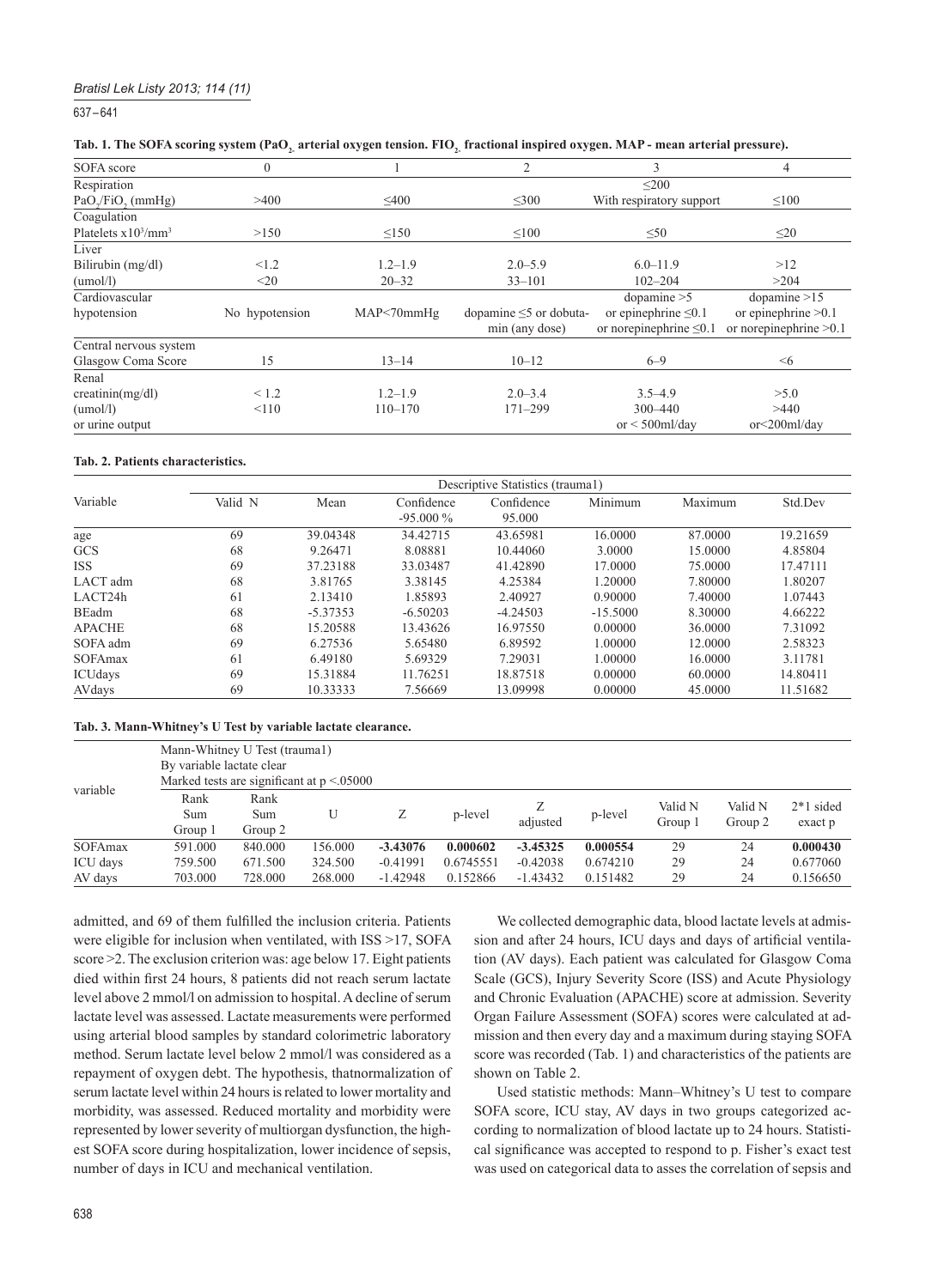|                            |          | $2x2$ tab (lact.clear-exitus) |                   |
|----------------------------|----------|-------------------------------|-------------------|
|                            | Column 1 | Column 2                      | <b>Row Totals</b> |
| Frequencies. row 1         | 17       | 7                             | 24                |
| Percentage of              | 32.075%  | 13.208                        | 45.283%           |
| Frequencie. row 2          | 29       | $\Omega$                      | 29                |
| Percentage of              | 54.717%  | $0.000\%$                     | 54.717%           |
| Column totals              | 46       | 7                             | 53                |
| Percentage of              | 86.792%  | 13.208%                       |                   |
| Chi-square $(df=1)$        | 9.75     | $p = .0018$                   |                   |
| V-square $(df=1)$          | 9.56     | $p = .0020$                   |                   |
| Yates corrected Chi-square | 7.37     | $p = 0.0066$                  |                   |
| Phi-square                 | 18388    |                               |                   |
| Fisher exact p.one -tailed | 7.37     | $p = 0.0022$                  |                   |
| Two-tailed                 |          | $p = 0.0022$                  |                   |
| $McNemarChi-square(A/D)$   | 15.06    | $p = 0001$                    |                   |
| Chi/square (B/C)           | 12.25    | $P = 0.0005$                  |                   |

**Tab. 4.Fisher's exact test of dependency of mortality and lactate normalization.**

surviving with early normalization of lactate within first 24 hours. Multivariate analysis of covariants was done.

## **Results**

The association between severity of multi-organ failure and normalization of lactate level  $\leq$ 2 mmol/l in the first 24 hours of polytrauma patients was confirmed by the Mann-Whitney's rank-sum test. The level of statistical significance was  $p<0.05$ (Tab. 3).

Significant correlation between days of ICU stays and days on artificial ventilation was not confirmed. Dependency of mortality and lactate normalization was confirmed with Fisher's exact test (p=0.0022) (Tab. 4).

Hypothesis of the incidence of sepsis related to lactate normalization was not confirmed by Fisher's exact test ( $p=0.34$ ) (Tab. 5).

Multivariate significant factors were age, ISS and SOFA score on patient's admission. On the contrary, serum lactate at admission, base excess and number of transfusions over the first 24 hours were not multivariable significant (Tab. 6).

## **Discussion**

Though management of severe trauma during last period has changed, morbidity and mortality is still high. The mechanisms underlying morbidity and mortality in trauma patients are divided into (1) direct trauma associated alterations (e.g., organ injury, hemorrhage, and/or severe traumatic brain injury) and (2) secondary or delayed alterations, such as overwhelming inflammatory reactions, deterioration of microcirculation, and multiple organ failure (MOF). Currently, MOF is thought to be responsible for up to 80 % of all deaths in the intensive care unit (4). Multiple organ dysfunction is known to be the leading cause of mortality in the patients survived the initial hours after trauma (5).

The early achievement of therapeutic goals, mainly early restoration of perfusion and repayment of oxygen debt are crucial to prevent MOF, which is the main cause of morbidity and mortality not only in polytrauma, but also in other critically ill patients.

|             |  |  |  |  |  | Tab. 5. Fisher's exact test of incidence of sepsis related to lactate nor- |  |
|-------------|--|--|--|--|--|----------------------------------------------------------------------------|--|
| malization. |  |  |  |  |  |                                                                            |  |

|                            |          | 2x2 tab (lact.clear-sepsa) |                   |
|----------------------------|----------|----------------------------|-------------------|
|                            | Column 1 | Column <sub>2</sub>        | <b>Row Totals</b> |
| Frequencies. row 1         | 11       | 13                         | 24                |
| Percentage of              | 20.755%  | 24.528%                    | 45.283%           |
| Frequencie. row 2          | 16       | 13                         | 29                |
| Percentage of              | 30.189%  | 24.528%                    | 54.717%           |
| Column totals              | 27       | 26                         | 53                |
| Percentage of              | 50.943%  | 49.057%                    |                   |
| Chi-square $(df=1)$        | 46       | $p = .4984$                |                   |
| V-square $(df=1)$          | 45       | $p = .5025$                |                   |
| Yates corrected Chi-square | 16       | $p = 6884$                 |                   |
| Phi-square                 | 00865    |                            |                   |
| Fisher exact p.one -tailed |          | $p = 3444$                 |                   |
| Two-tailed                 |          | $p = 5857$                 |                   |
| $McNemarChi-square(A/D)$   | 04       | $p = 8383$                 |                   |
| Chi/square (B/C)           | 14       | $p = 7103$                 |                   |

### **Tab. 6. Multivariate tests.**

|            | Effect                    | Value | F                    | Hypothesis | Error     | Sig  |
|------------|---------------------------|-------|----------------------|------------|-----------|------|
|            |                           |       |                      | df         | df        |      |
| Intercept  | Pillai's Trace            | .018  | .261 <sup>a</sup>    | 3.000      | 42.000    | .853 |
|            | Wilk's Lambda             | .982  | .261 <sup>a</sup>    | 3.000      | 42.000    | .853 |
|            | Hotelling's Trace         | .019  | .261a                | 3.000      | 42.000    | .853 |
|            | Roy's Largest Root        | .019  | .261 <sup>a</sup>    | 3.000      | 42.000    | .853 |
| Age        | Pillai's Trace            | .318  | 6.524a               | 3.000      | 42.000    | .001 |
|            | Wilk's Lambda             | .682  | 6.524a               | 3.000      | 42.000    | .001 |
|            | Hotelling's Trace         | .466  | 6.524a               | 3.000      | 42.000    | .001 |
|            | Roy's Largest Root        | .466  | 6.524a               | 3.000      | 42.000    | .001 |
| GCS        | Pillai's Trace            | .243  | 4.499 <sup>a</sup>   | 3.000      | 42.000    | .008 |
|            | Wilk's Lambda             | .757  | 4.499 <sup>a</sup>   | 3.000      | 42.000    | .008 |
|            | Hotelling's Trace         | .321  | 4.499 <sup>a</sup>   | 3.000      | 42.000    | .008 |
|            | Roy's Largest Root        | .321  | 4.499 <sup>a</sup>   | 3.000      | 42.000    | .008 |
| <b>ISS</b> | Pillai's Trace            | .185  | $3.172^{a}$          | 3.000      | 42.000    | .034 |
|            | Wilk's Lambda             | .815  | 3.172a               | 3.000      | 42.000    | .034 |
|            | Hotelling's Trace         | .227  | 3.172a               | 3.000      | 42.000    | .034 |
|            | Roy's Largest Root        | .227  | 3.172a               | 3.000      | 42.000    | .034 |
| Transf     | Pillai's Trace            | .138  | $2.240$ <sup>a</sup> | 3.000      | 42.000    | .098 |
|            | Wilk's Lambda             | .862  | $2.240$ <sup>a</sup> | 3.000      | 42.000    | .098 |
|            | Hotelling's Trace         | .160  | $2.240^a$            | 3.000      | 42.000    | .098 |
|            | Roy's Largest Root        | .160  | $2.240^{\circ}$      | 3.000      | 42.000    | .098 |
| Lakta-p    | Pillai's Trace            | .033  | .471 <sup>a</sup>    | 3.000      | 42.000    | .704 |
|            | Wilk's Lambda             | .967  | .471 <sup>a</sup>    | 3.000      | 42.000    | .704 |
|            | Hotelling's Trace         | .034  | .471 <sup>a</sup>    | 3.000      | 42.000    | .704 |
|            | Roy's Largest Root        | .034  | $.471$ <sup>a</sup>  | 3.000      | 42.000    | .704 |
| BE prij    | Pillai's Trace            | .143  | 2.330a               | 3.000      | 42.000    | .088 |
|            | Wilk's Lambda             | .857  | 2.330a               | 3.000      | 42.000    | .088 |
|            | Hotelling's Trace         | .166  | 2.330a               | 3.000      | 42.000    | .088 |
|            | Roy's Largest Root        | .166  | 2.330a               | 3.000      | 42.000    | .088 |
| SOFA p     | Pillai's Trace            | .382  | 8.664a               | 3.000      | 42.000    | .000 |
|            | Wilk's Lambda             | .618  | $8.664\mathrm{^a}$   | 3.000      | 42.000    | .000 |
|            | Hotelling's Trace         | .619  | $8.664$ <sup>a</sup> | 3.000      | 42.000    | .000 |
|            | Roy's Largest Root        | .619  | $8.664^{\circ}$      | 3.000      | 42.000    | .000 |
|            | Lact_clear Pillai's Trace | .228  | 4.130 <sup>a</sup>   | 3.000      | 42.000    | .012 |
|            | Wilk's Lambda             | .772  | 4.130 <sup>a</sup>   | 3.000      | 42.000    | .012 |
|            | Hotelling's Trace         | .295  | 4.130 <sup>a</sup>   | 3.000      | 42.000    | .012 |
|            | Roy's Largest Root        | .295  | 4.130 <sup>a</sup>   | 3.000      | 42.000    | .012 |
|            |                           |       |                      | $\sim$     | $\ddotsc$ |      |

<sup>a</sup> Exact statistic <sup>b</sup>Design: intercept +age + GCS+ISS + transf + lacta\_prij + BE\_prij + SOFA\_p +Lact\_clear

Resuscitation end-points allow the physician to rapidly identify a perturbation between oxygen delivery and consumption. End-points allow uniformity to assess the adequacy of resuscita-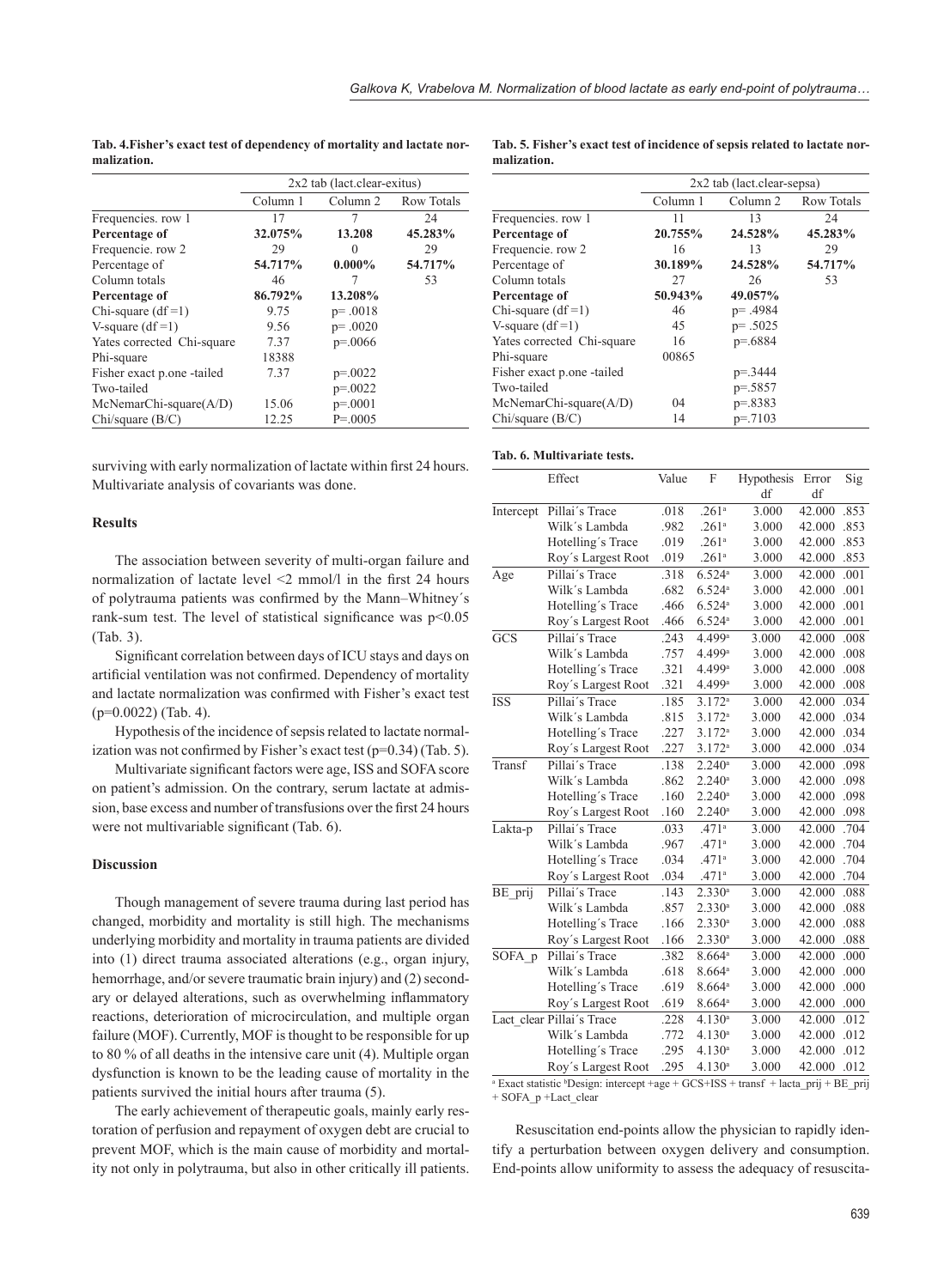## 637 – 641

tion: preventing under- and over resuscitation and act as a basis to compare outcome measures in resuscitation trials.

As in other studies, we used blood lactate level as metabolic correlate of oxygen debt and stress metabolism together with effective lactate clearance as therapeutic end-point. Blood lactate levels are closely related to outcome in critically ill patient (1, 2, 3, 6, 7, 8, 9). We also showed that early normalization of lactate level is significantly connected with lower morbidity and mortality in polytrauma.

Consistently with previous literature  $(10, 11)$ , we defined organ dysfunction according to the SOFA score definitions. There are three classes of scoring systems available in the evaluation of trauma patients in the intensive care unit (ICU): those based on physiological parameters (APACHE score), Simplified Acute Physiology Score, and Revised Trauma Score (RTS)], those based on definition of the entity and localization of trauma (ISS) , and those considering either anatomical lesions or deranged physiological parameters – Trauma Injury Severity Score (TRISS).

The main limitations of these scoring systems in evaluating critically ill patients are: some authors have emphasized that the prognostic value of the available scoring systems is strictly dependent on treatment. Two patients with a similar severity of illness might have greatly differing scores based on appropriate or inadequate resuscitation. The prognosis assessment based on scores is only applicable to a study population, not to an individual patient. The components of some scores are not easily obtained. An ideal prognostic index should be based on variables available by standard routine examinations, applicable to heterogeneous patient groups, readily and widely measurable, and not related to personal judgments or affected by the treatment. Majority of current severity scoring is based on an estimation of mortality. A treatment that does not affect mortality may still be effective: if morbidity rather than mortality is considered as the major outcome measure, the impact of intensive care on quality of life, length of stay in the ICU, costs, etc. can be evaluated. SOFA score is composed of scores from six organ systems (respiratory, cardiovascular, hepatic, coagulation, renal, and neurological) graded from 0 to 4 according to the degree of dysfunction/failure. The SOFA score can reliably describe organ dysfunction in trauma patients. Regular and repeated scoring may be helpful in identifying categories of patients at major risk of prolonged ICU stay or death.

SOFA score better correlates with physiological changes and the therapeutic response than anatomical scores. SOFA score is common for septic patients but lots of authors use it for scoring of MOF in trauma patients over time  $(10, 11)$ . SOFA score quantifies and describes the evolution of organ dysfunction over time (12, 13), and has been validated in trauma patients. The incidence of MOF after injury in recent studies differs between 5–25 % (10). In Ulvik study (14) half of patients had MOF. Differences in ICU admission policies and case-mix may complicate direct comparison with other studies. In addition, the application of different scoring systems for assessment of MOF makes direct comparison difficult. In our hospital, trauma patients without severe organ failure are usually treated outside the ICU.

To assess the degree severity of MOF we use the highest number during hospitalization in ICU. In our study significant association between normalization of lactate within first 24 hours and severity of MOF was confirmed by the Mann-Whitney's ranksum test. Multivariate significant factors were GCS, ISS and also SOFA score at admission. Also Antonelli showed that surviving patients had lower SOFA score at admission as patients who died (15). The dependency of mortality onthe early normalization of blood lactate was confirmed by Fisher's exact test.

There is a therapeutic window when hypoxic cells are able to revert to normal state without damage. This hypothesis was confirmed also by Shoemaker (16) with supra-normal hemodynamic support, because his interventions were tight with surgical insult. Also Rivers (17) with septic patients ScvO2 changes and lactate in interval a few hours was effective in time.

We have to understand lactate as an adaptation to an anaerobic condition, but also other processes may induces high serum lactate, like stimulation of aerobic glycolysis by catecholamines in stress metabolism, which helps organism to survive (18). But our intervention must be in the window of time while metabolic failure is not present. The time to intervention becomes relevant: early and effective treatment may allow the cell to revert to a normal state, as long as the oxygen machinery is intact. Once the mitochondria are deranged, energy failure occurs even in the presence of normoxia. The lactate increase in critically ill patients may therefore be viewed as an early marker of a potentially reversible state (19).

## **Conclusion**

Early normalization of blood lactate level is related to low grade of MOF and lower mortality of seriously injured patients. Targeted resuscitation strategy after severe trauma should comprise of early identification of oxygen debt and use of resuscitation end point – blood lactate level to achieve better outcomes of patients.

#### **References**

**1. Jeng JC, Jablonski K, Bridgeman A, Jordan MH.** Serum lactate, not base deficit, rapidly predicts survival after major burns. Burns 2002; 28 (2): 161–166.

**2. Husain FA, Martin MJ, Mullenix PS et al.** Serum lactate and base deficit as predictors of mortality and morbidity. Am J Surg 2003; 185 (5): 485–491.

**3. McNelis J, Marini CP, Jurkiewicz A et al.** Prolonged lactate clearance is associated with increased mortality in the surgical intensive care unit. Am J Surg 2001; 182 (3): 481–485.

**4. Baue AE.** Let's be splitters, rather than Lumpers. Crit Care Med 2004; 32 (6): 1440–1441.

**5. Maier B, Lefering R, Lehnert M et al.** Early versus late onset of multiple organ failure is associated with differing patterns of plasma cytokine after severe trauma. Shock 2007; 28 (6): 668–674.